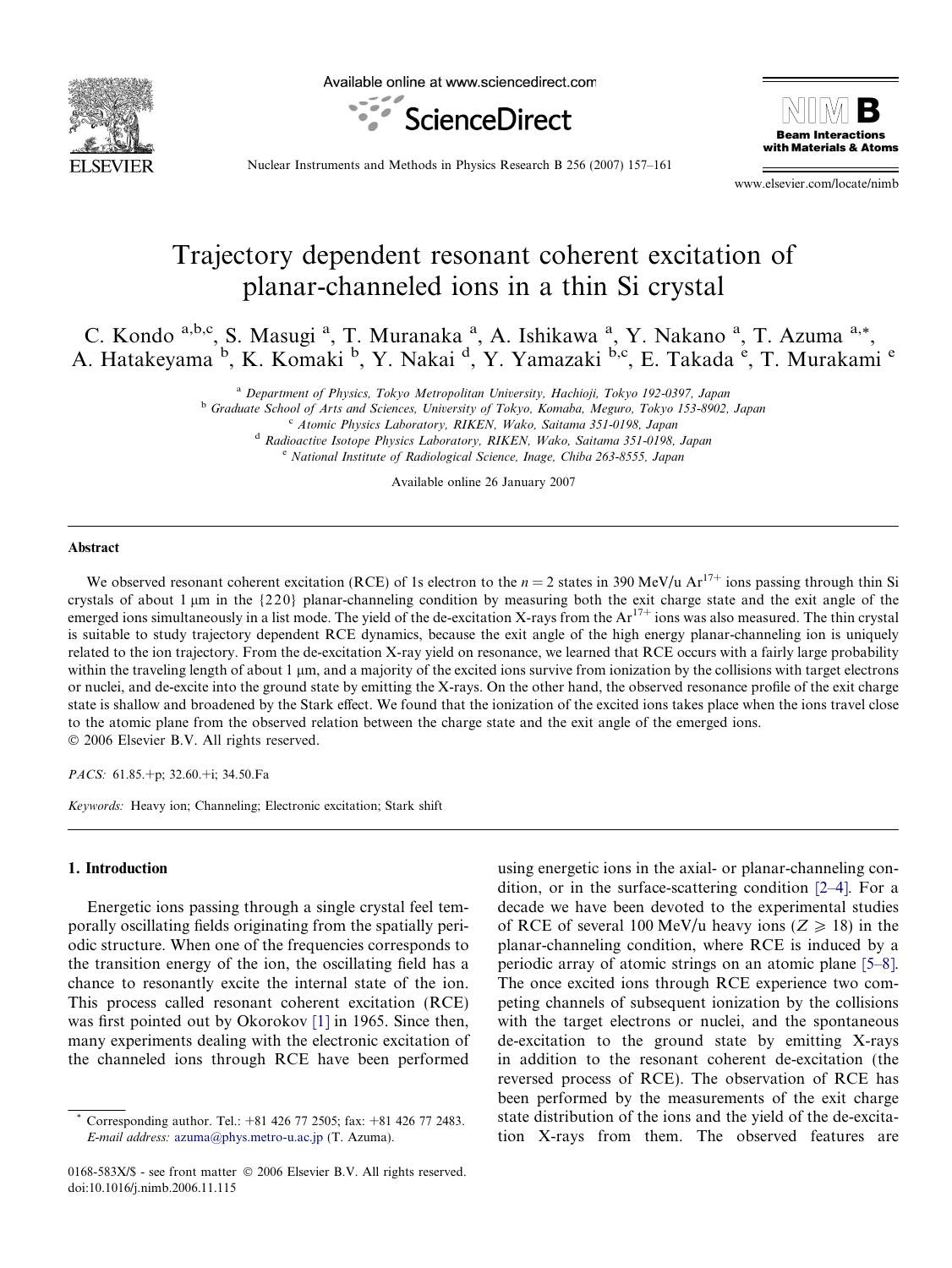asymmetric and structured resonance profiles due to the Stark shift induced by the static planar potential in the channels. The information on the trajectories of the channeled ions has also been obtained through the deposited energy of the ions by adopting Si solid-state detectors as the target crystals, and the ion trajectory dependence of the transition energies reflecting the Stark shift of the excited ion states was clearly observed.

In this paper, we report the observation of trajectory dependent RCE of high energy (390 MeV/u) hydrogen-like  $Ar^{17+}$  ions passing through thin (about 1 µm) Si crystals in the {2 2 0} planar-channeling condition. We measured the charge state of the emerged ions after passing through the crystal and their exit angle simultaneously in a list mode (event by event).

Generally, a planar-channeled ion oscillates in a planar channel many times. Even though both incident and exit angles are experimentally identified, several trajectories with the different numbers of bounces satisfy the corresponding condition, and it is impossible to specify the trajectory uniquely. The difference in the number of bounces naturally results from the differences in the oscillation period and the oscillation amplitude due to the unharmonicity of the planar potential. Since these differences are reflected in the energy loss of the ions, we can distinguish the trajectories with the different number of bounces by measuring the energy loss [\[9,10\]](#page-4-0). These experiments have been performed with thin crystals, but the energy of the channeled ions were around 1 MeV/u, which results in the bouncing of about ten times.

In the present experiments, we prepared the crystals of the thickness (about  $1 \mu m$ ) much smaller than the oscillation period of the high energy ions (about  $4 \mu m$ ). Under this situation the traveling ions bounce at the atomic plane merely once at maximum, i.e., they experience the half collision with the atomic plane, which enables us to specify the trajectory of the channeled ion experimentally by measuring the exit angle of the ions. A typical example of the ion trajectory simulation corresponding to the present experimental conditions is shown in Fig. 1, where the exit angle of the ion is uniquely related to the ion trajectory and the position  $x$  (the distance from the channel center



Fig. 1. Simulated ion trajectories of 390 MeV/u  $Ar^{17+}$  ions injected in the parallel direction to the  $(022)$  plane of the 0.74  $\mu$ m-thick Si crystal. The planar potential is represented by a sum of atomic potentials, for which we adopted the Moliére potential with thermal vibration folded. The position  $x$  is defined from the channel center in the direction perpendicular to the  $(022)$  plane.

in the direction perpendicular to the plane) at the entrance. The ion trajectory approaching closer to the atomic plane emerges from the crystal with the larger exit angle.

We observed RCE of them in the  $\{220\}$  planar-channeling condition by changing the tilt angle,  $\theta$ , from the direction of the  $\langle 110 \rangle$  axis in the  $\{220\}$  plane keeping the ion velocity  $v$  constant [\[2,5\]](#page-4-0). The resonance condition for the transition energy  $\Delta E$  is given by  $\Delta E = hv$ , where v is the frequency of the oscillating field induced by an array of the atomic strings on the planes in the case of RCE in the planar-channeling condition. The transition energy  $\Delta E$  under the resonance condition is associated with the tilt angle  $\theta$ by the equation of

$$
\Delta E = h\gamma v(k\cos\theta/(a/\sqrt{2}) + l\sin\theta/a), \qquad (1)
$$

where  $a$  is the lattice constant of a Si crystal,  $h$  Planck's constant, and  $\gamma$  the Lorentz factor. A two-dimensional Miller index,  $(k, l)$ , specifies the atomic string. We studied the transitions from the 1s to the  $n = 2$  states of the ions under the  $(k,l) = (2, 1)$  resonance through the measurements of the exit charge state and the exit angle of the ions simultaneously in a list mode, and the measurements of the de-excitation X-rays under the  $(k, l) = (1, 1)$  resonance. The difference between  $(k, l) = (2, 1)$  and  $(1, 1)$  does not basically affect our results and discussion below.

## 2. Experimental

The experiments were performed at heavy ion medical accelerator in Chiba (HIMAC), and the experimental setup was already described elsewhere except the collimator conditions [\[5,6\]](#page-4-0). The tightly-collimated ions passed through the thin Si crystal mounted on a goniometer. The Si crystal was placed so that the  $\{220\}$  plane was horizontal. A 50 mmthick collimator with a hole of 0.6 mm in diameter was located 650 cm upstream of the target crystal. Another 50 mm-thick horizontal slit of 0.2 mm in width were added to reduce the divergence in the vertical direction at the position 50 cm upstream. The exit charge state and the exit angle of the individual emerged ions were measured in a list mode with a combination of a charge separation magnet and a two-dimensional position-sensitive Si detector (2D-PSD) located 120 cm and 550 cm downstream of the target, respectively. Note that the charge state is measured in the horizontal direction and the exit angle in the vertical direction by the 2D-PSD. Thus, the beam divergence was reduced down to 0.04 mrad and the beam spot size on the 2D-PSD was 0.3 mm both in the horizontal and vertical directions.

Emitted X-rays were detected by a Si(Li) X-ray detector placed on the horizontal plane at an angle of  $41^\circ$  with respect to the beam direction [\[7,8\]](#page-4-0). The angle corresponds to about  $90^\circ$  in the projectile frame through the Lorentz transformation. That is, we measured X-rays emitted from the Ar ions into the directions nearly parallel to the  $\{220\}$ plane in the projectile frame. The intensity of the incident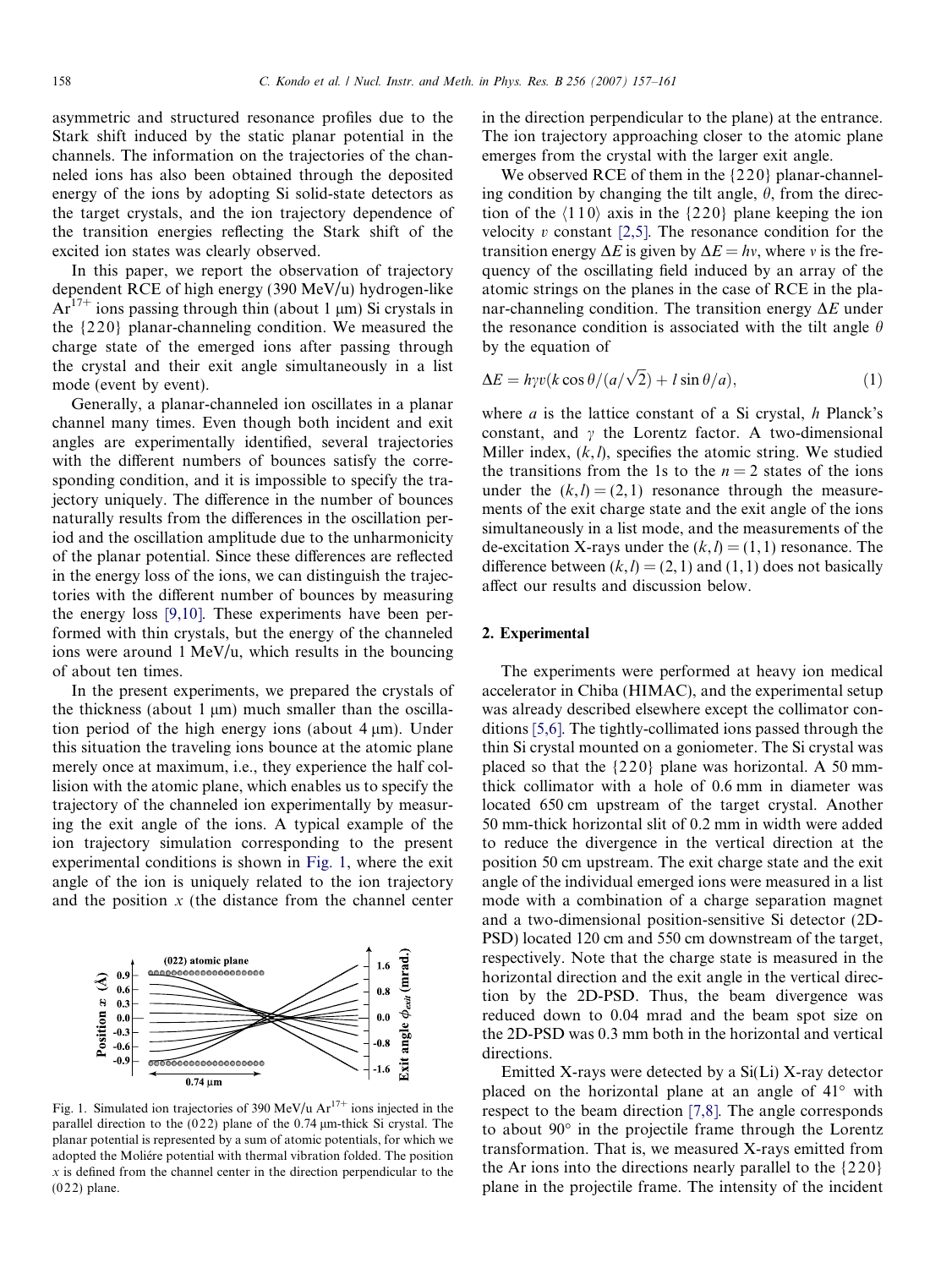ions for the X-ray measurements was monitored by  $K\alpha X$ rays from a thin Cu-foil placed at the downstream end.

In the manufacturing process of the thin Si crystal of about 10 mm in a diameter, its surface normal direction is selected to be the [100] direction. Nonuniformity in thickness was measured to be about  $\pm 0.15$  µm through the energy loss of alpha particles emitted from  $241$ Am. We utilized the center area of the Si crystal, where the thickness is  $0.74 \mu m$ . We adopted two different effective thicknesses of the same target crystal in the {2 2 0} planar-channeling conditions. One is  $0.74 \mu m$  for the incident beam direction close to the  $[100]$  direction in the  $(022)$  planar-channeling condition. The other is  $1.05 \mu m$  for the incident beam direction close to the  $[1\bar{1}0]$  direction in the (220) planar-channeling condition, for which we tilted the crystal by about 45°. The tilt angle  $\theta$  is defined as the incident beam direction with respect to the  $[01\bar{1}]$  and  $[1\bar{1}0]$  axes in the former and latter cases, respectively.

#### 3. Results and discussion

We first investigated the survived  $Ar^{17+}$  fraction of the emerged ions from the  $0.74 \mu$ m-thick crystal as a function of the tilt angle  $\phi$  defined to be orthogonal to  $\theta$  across the  $(022)$  plane under the non-RCE condition. As shown in Fig. 2, the survived  $Ar^{17+}$  fraction has a peak of 0.86 in the (022) planar-channeling condition. As  $\phi$  moves away from the channeling condition, the  $Ar^{17+}$  fraction decreased down to 0.77 at  $\phi = 0.015^{\circ}$ , and again recovers to a constant value of 0.79 at  $\phi > 0.020^{\circ}$ , where the ions were not channeling. The value in the non-channeling condition is consistent with the mean free path (mfp) of the collisional ionization of  $4.3 \mu m$  for the non-excited ions which was theoretically calculated [\[11\]](#page-4-0). The small dips appeared at both sides of the channeling peak originate from the so-called quasi-channeling: the ion travels along the atomic plane, where the densities of electrons and nuclei are higher than in the non-channeling condition and lead to the enhancement of the collisional ionization.

Fig. 3(a) shows the  $\theta$  dependence of the survived  $Ar^{17+}$ fraction of the emerged ions from the  $0.74 \mu$ m-thick crystal under the  $(k, l) = (2, 1)$  resonance in the (022) planar-channeling condition. We observed a broad and shallow resonance profile. The  $Ar^{17+}$  fraction decreased only by 2%



Fig. 2. Survived  $Ar^{17+}$  fraction of the emerged ions from the 0.74  $\mu$ mthick crystal under the non-RCE condition as a function of  $\phi$  defined to be orthogonal to  $\theta$  across the (0.22) plane. The condition of  $\phi = 0$ corresponds to the planar-channeling.



Transition energy (eV)

Fig. 3. (a)  $\theta$  dependence of the survived  $Ar^{17+}$  fraction of the emerged ions from the 0.74  $\mu$ m-thick crystal under the  $(k, l) = (2, 1)$  resonance in the (0 2 2) planar-channeling condition. (b) A contour map of the fraction of RCE with the subsequent ionization,  $F(\theta, \phi_{\text{exit}})$  at the incident angle  $\theta$  and the exit angle of the emerged ions  $\phi_{\text{exit}}$ .

at most from 0.86, and the fine structure of the  $2p_{1/2}$  and  $2p_{3/2}$  states, previously observed for the thicker crystals (21 and  $94.7 \text{ }\mu\text{m}$ ) in the same conditions, is not resolved clearly [\[5–8\].](#page-4-0) We here give a qualitative explanation of this difference as follows. Since the crystal thickness is reduced by twenty times or more, the probabilities of RCE and the subsequent ionization of the channeled ions are, as a whole, depressed to a large extent, which results in the shallow resonance profile. The observed resonance profile of the charge state emphasizes the ion trajectories close to the atomic plane in the crystal, where the subsequent ionization probability of the excited ions by the collisions with the target electrons or nuclei is large. These ions feel the strong static crystal field inducing the large Stark shift, which results in the broadening of the resonance profile. On the other hand, the excited ions traveling not close to the atomic plane escape from the ionization and decay into the ground state by emitting X-rays as explained later.

Then, the relation between the exit charge state, namely the  $Ar^{17+}$  fraction and the exit angle of the emerged ions  $\phi_{\text{exit}}$  at the incident angle  $\theta$  was examined by the list mode measurements. The results are shown in Fig. 3(b) as a contour map of the fraction of RCE with the subsequent ionization  $F(\theta, \phi_{\text{exit}})$ , which is defined as  $F(\theta, \phi_{\text{exit}})=1 - f(\theta,$  $\phi_{\text{exit}}$ /f( $\theta_{\text{off}}$ ,  $\phi_{\text{exit}}$ ). Here f( $\theta$ ,  $\phi_{\text{exit}}$ ) is the survived fraction of the emerged ions with the exit angle  $\phi_{\text{exit}}$  observed at the incident angle  $\theta$  and  $f(\theta_{\text{off}}, \phi_{\text{exit}})$  is that observed under the non-RCE condition. Namely,  $F(\theta, \phi_{exit})$  shows the probability for ions with exit angle  $\phi_{\text{exit}}$  to be ionized subsequent to RCE at a specific  $\theta$  normalized to the survived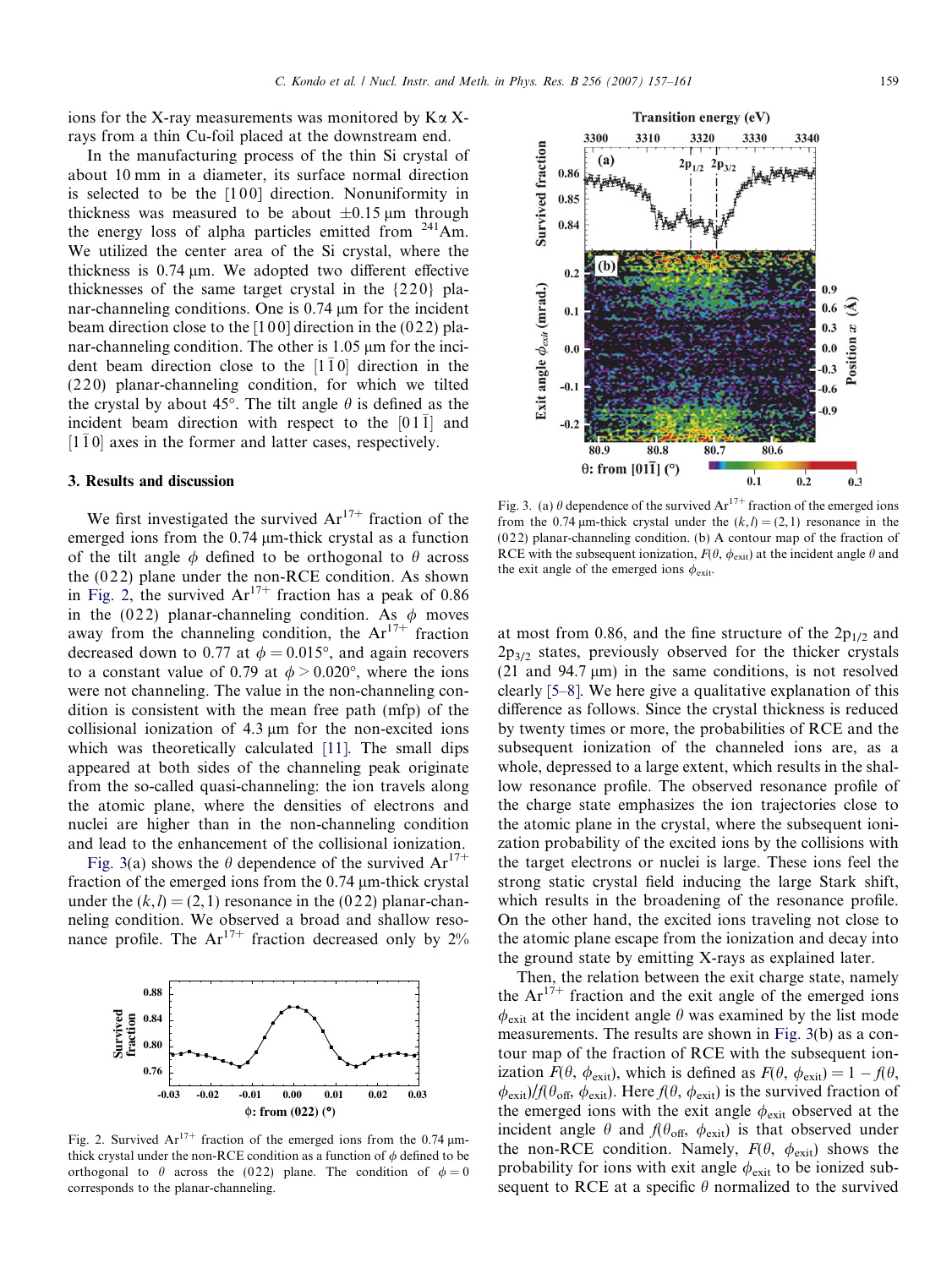$Ar^{17+}$  fraction under the non-RCE condition. We found that RCE with the subsequent ionization obviously takes place at the large exit angles corresponding to the ion trajectories close to the atomic plane where the severe Stark shift occurs, which is consistent to the explanation above. We point out that the ambiguity in the exit angle measurements comes mainly from the finite beam divergence of 0.04 mrad and the beam spot size of 0.3 mm, and they are equivalent to  $0.2 \text{ Å}$  of the position x, which is unfortunately non-negligible compared with the width of the  ${220}$  planar channel of 1.92 Å.

Furthermore, we also measured the de-excitation X-ray yield of the emerged ions from the  $1.05 \mu$ m-thick crystal as a function of  $\theta$  under the  $(k, l) = (1, 1)$  resonance in the (2 2 0) planar-channeling as well as the exit charge state measurements. We multiplied the X-ray yields by  $8\pi/3$ assuming the X-ray emission through the dipole transition to estimate the lower limit of the total X-ray yield. As seen in Fig. 4, the difference of the resonance profiles of the charge state between the thicknesses of  $0.74$  and  $1.05 \mu m$ is small except a little enhancement of the resonance dip for the latter case. However, the resonance profile of the X-ray yield per incident ion shows significant differences from the resonance profile of the exit charge state. First, the resonance profile is characterized by two peaks reflecting the fine structure of  $2p_{1/2}$  and  $2p_{3/2}$  states, and the doublet structure is folded to the  $2p_{1/2}$  peak. Second, the X-ray yields are large, and 0.15 photons are emitted per incident ion for the  $2p_{3/2}$  peak after subtracting the non-resonant component.

The traveling path length of the ions for the transition from the ground state to the excited state by RCE is theoretically estimated to be of a few µm depending on the ion trajectories. The spontaneous decay rate of the 2p excited state is  $6.67 \times 10^{13}$  s<sup>-1</sup> corresponding to the mfp of 4.6  $\mu$ m. It is noted that attenuation length of the de-excitation X-rays with energy of 5.0 keV, which is heavily-Doppler shifted from the intrinsic energy of  $3.3 \text{ keV}$ , is  $16 \mu \text{m}$ ,



Fig. 4.  $\theta$  dependences of (a) the survived Ar<sup>17+</sup> fraction and (b) the yield of de-excitation X-rays of the emerged ions from the  $1.05 \mu m$ -thick crystal under the  $(k,l) = (1, 1)$  resonance in the (220) planar-channeling condition. Note a large difference of the scale of the y-axis in (a) and (b).

and all of the X-rays practically penetrate the  $1 \mu$ m-thick crystal. The mfp of collisional ionization of the  $Ar^{17+}$  ions is estimated to be  $1.0 \text{ µm}$  for the excited  $(2p)$  ions in the random incidence from the calculation [\[11\]](#page-4-0) and it is expected to be longer in the planar-channeling condition. Taking all of them in account, we conclude that RCE occurs with a fairly large probability within the about 1 lm-thick crystal. A small fraction of the once excited ions by RCE are ionized by the collisions with the target electrons or nuclei. A majority of the excited ions by RCE de-excite into the ground state by emitting X-rays not only in the crystal but also in the vacuum. This channel is favored for the trajectory in the region of the channel center, where the Stark effect does not heavily distort the spectra. However, it is noted that the obviously observed doublet of the  $2p_{1/2}$  peak in the resonance yield by the de-excitation X-rays is resulted from the Stark effect, and the smallness of excitation just in the midst of the channel center.

# 4. Summary

We observed RCE of 1s electron to the  $n = 2$  states in 390 MeV/u  $Ar^{17+}$  ions passing through the thin Si crystal of about 1  $\mu$ m in the {220} planar-channeling condition by measuring both the exit charge state and exit angle of the emerged ions simultaneously in a list mode. The yield of the de-excitation X-rays was also measured. We found the following features.

- (1) RCE takes place with a probability of more than 15% at the maximum within the about  $1 \mu$ m-thick crystal.
- (2) A small fraction of the excited ions by RCE are ionized by the collisions with the target electrons or nuclei. The collision probability is large for the case that the ion travels close to the atomic plane where the densities of target electrons or nuclei are high. Accordingly, the excited states suffer the severe Stark shift resulting in the broad resonance profile of the charge state. The ion trajectory dependence of this feature is clearly observed in the relation between the exit charge state and the exit angle of the emerged ions.
- (3) A majority of the excited ions by RCE de-excite into the ground state by emitting X-rays. This channel is favored for the trajectory not close to the atomic plane but in the region of the channel center, where the Stark effect does not heavily distort the spectra. However, the observed doublet of the  $2p_{1/2}$  peak in the resonance yield by the de-excitation X-rays is resulted from the Stark shift, and the smallness of excitation just in the midst of the channel center.

Thus, we obtained the information on the trajectory dependent dynamics of the ion states relevant to the RCE process as well as ionization and de-excitation, and